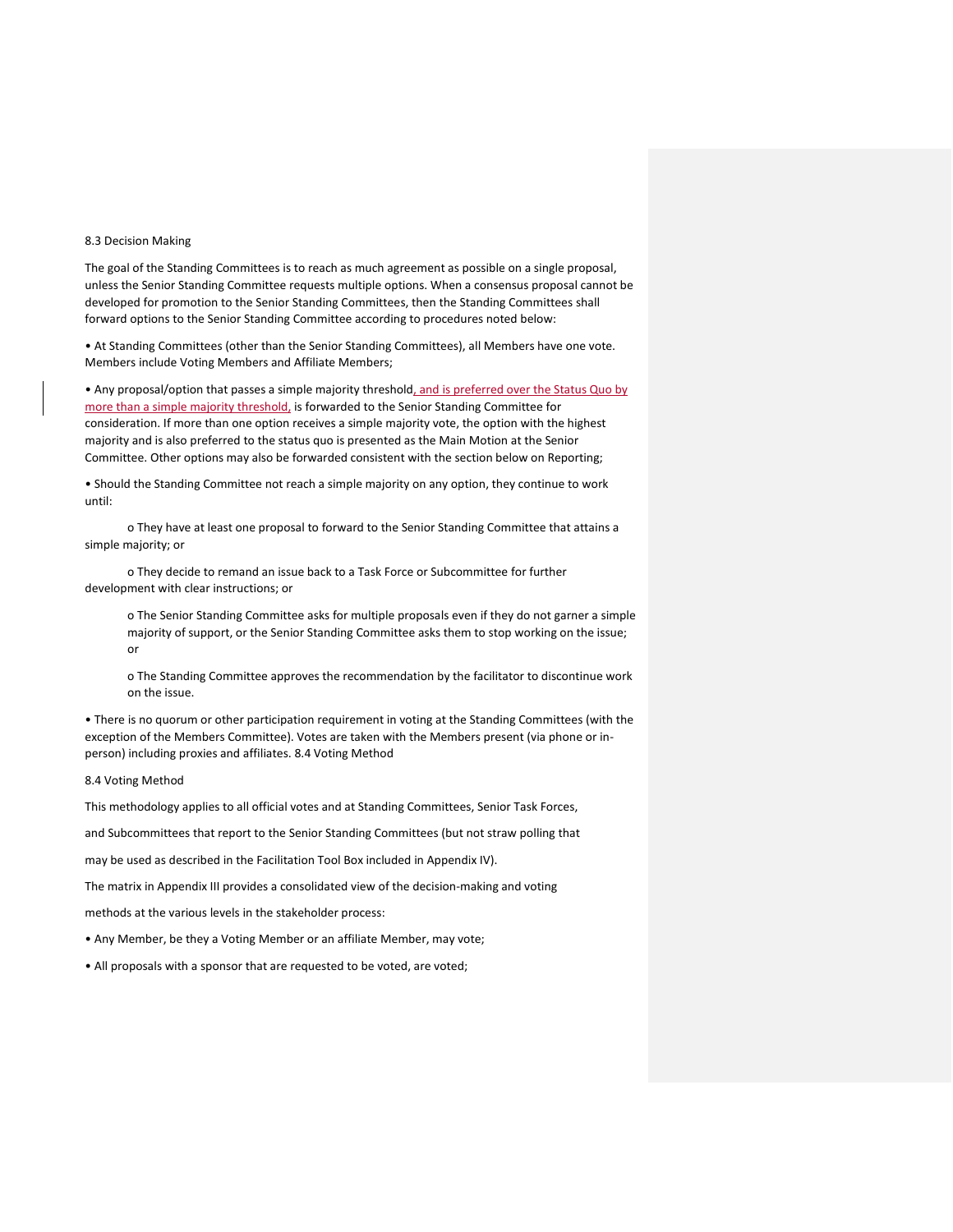• If a proposal listed as a voting item on the agenda and posted by the required posting

time, no motion is needed to hold the vote;

• Proposals, posted or not, brought up for vote during a meeting, shall be moved and

seconded;

• Each Member gets one vote per proposal;

• The proposal that receives the highest percentage vote above 50% becomes the primary

or main motion at the Senior Standing Committee;

• One representative of a company at the meeting may vote for all of its affiliated

## companies;

An authorized agent may vote for multiple Members:

- Votes shall be taken in the following manner:
- o Votes on each proposed alternative each Member may vote yes, no or abstain on

each proposed alternative.

- $<sub>7</sub>A$  second vote will be taken asking whether participants prefer each proposed alternative over  $\rightarrow$ </sub> the status quo. For such votes - each Member may also vote yes, no or abstain,
- The votes for all proposed alternatives and for preference over the status quo will be disclosed after all votes have been taken.

o If any proposed alternative receives greater than 50%, a second non-binding vote will

be taken asking whether participants prefer the option with the highest percentage in

favor greater than 50% over the status quo, AND

e-If a simple majority prefers the proposed alternative over the status quo, the proposed alternative with the greatest support it will

become the main motion at the Markets and Reliability Committee (MRC), and

any other proposed alternatives that received both greater than 50% support support AND greater than 50% preference over the status quo, but not the highest support, will become the

alternative motions at the MRC in descending order of their support. The status quo preference must only exceed the 50% threshold and will have no bearing on the order of voting at the MRC. at the MRC. in descending order of support;

o If a simple majority does not preferany If all proposals fail to achieve both greater than 50% support AND greater than 50% preference over the status quo, the proposed alternative over the status quo,

the chair shall lead a discussion to determine whether to continue working on

additional proposed alternatives or to terminate work on the issue and report to its

**Formatted:** List Paragraph, Bulleted + Level: 1 + Aligned at: 0.25" + Indent at: 0.5"